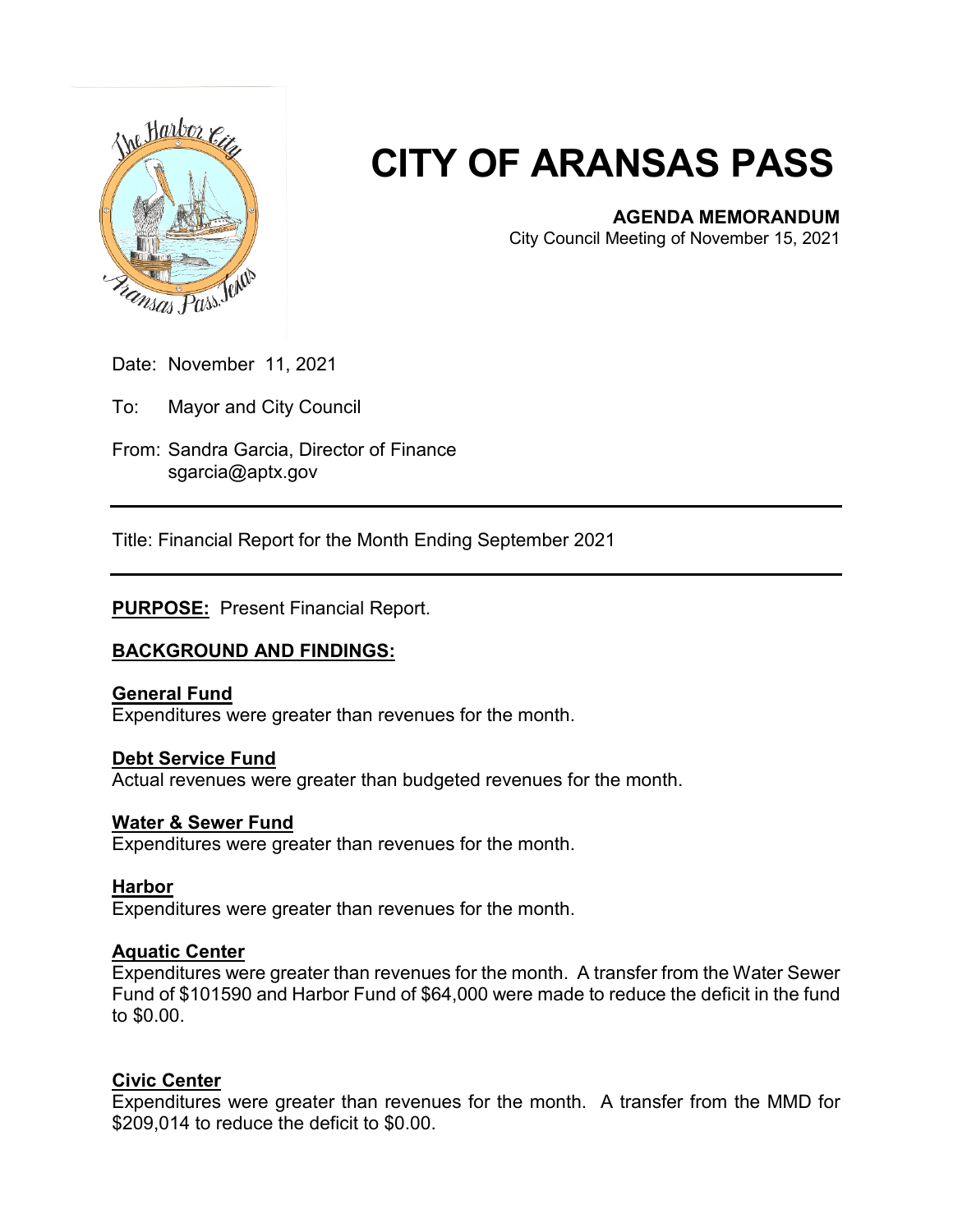# **Hotel/Motel Fund**

Actual revenues were greater than budgeted for the month.

# **Overall**

Actual revenues exceeded actual expenditures by \$35,839 for the month and \$1,333,649 year to date.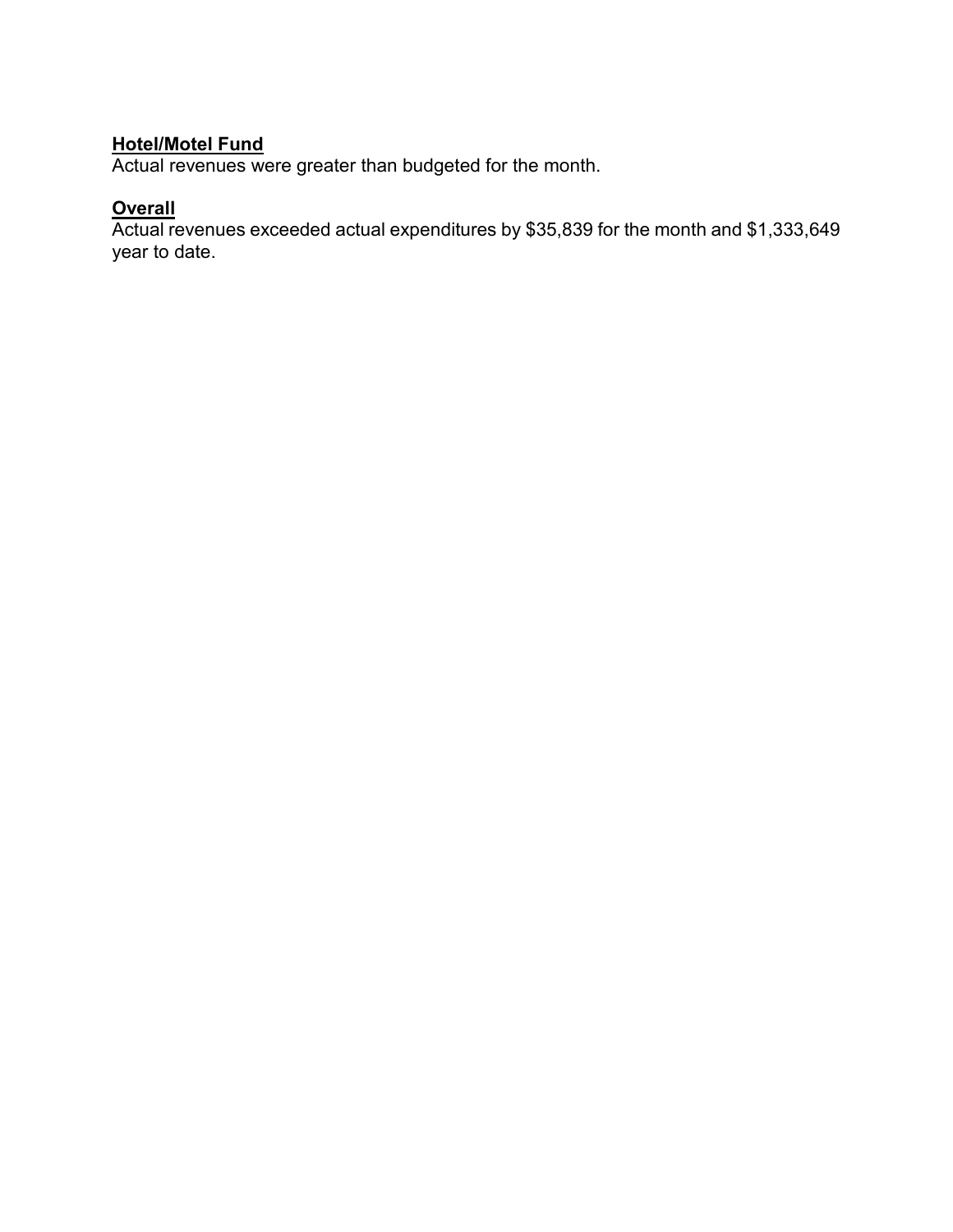# City of Aransas Pass

Financial Summary Report Month Ending September 30, 2021

|                               | <b>Budgeted</b> | Actual     | Variance   | <b>Annual Budget YTD Actual</b> |            | Remaining<br>Budget %* |
|-------------------------------|-----------------|------------|------------|---------------------------------|------------|------------------------|
| <b>General Fund</b>           |                 |            |            |                                 |            |                        |
| Revenue                       | 839,539         | 596,880    | (242, 660) | 11,226,165                      | 10,917,543 | 2.75%                  |
| <b>Expenditures</b>           | 838,673         | 887,059    | 48,386     | 11,006,783                      | 10,887,200 | 1.09%                  |
|                               | 866             | (290, 180) | (291, 046) | 219,382                         | 30,343     |                        |
| <b>Debt Service Fund</b>      |                 |            |            |                                 |            |                        |
| Revenue                       | 10,725          | 11,886     | 1,161      | 1,959,489                       | 2,211,091  | $-12.84%$              |
| Expenditures                  |                 |            |            | 2,556,048                       | 2,191,973  | 14.24%                 |
|                               | 10,725          | 11,886     | 1,161      | (596, 559)                      | 19,118     |                        |
| <b>Water &amp; Sewer Fund</b> |                 |            |            |                                 |            |                        |
| Revenue                       | 352,875         | 390,159    | 37,284     | 5,070,273                       | 5,096,179  | $-0.51%$               |
| Expenditures                  | 417,143         | 396,268    | (20, 875)  | 3,964,733                       | 3,949,189  | 0.39%                  |
|                               | (64, 268)       | (6, 108)   | 58,160     | 1,105,540                       | 1,146,990  |                        |
| <b>Harbor Fund</b>            |                 |            |            |                                 |            |                        |
| Revenue                       | 6,932           | 8,005      | 1,073      | 413,208                         | 408,514    | 1.14%                  |
| <b>Expenditures</b>           | 87,031          | 22,805     | (64, 226)  | 412,378                         | 306,090    | 25.77%                 |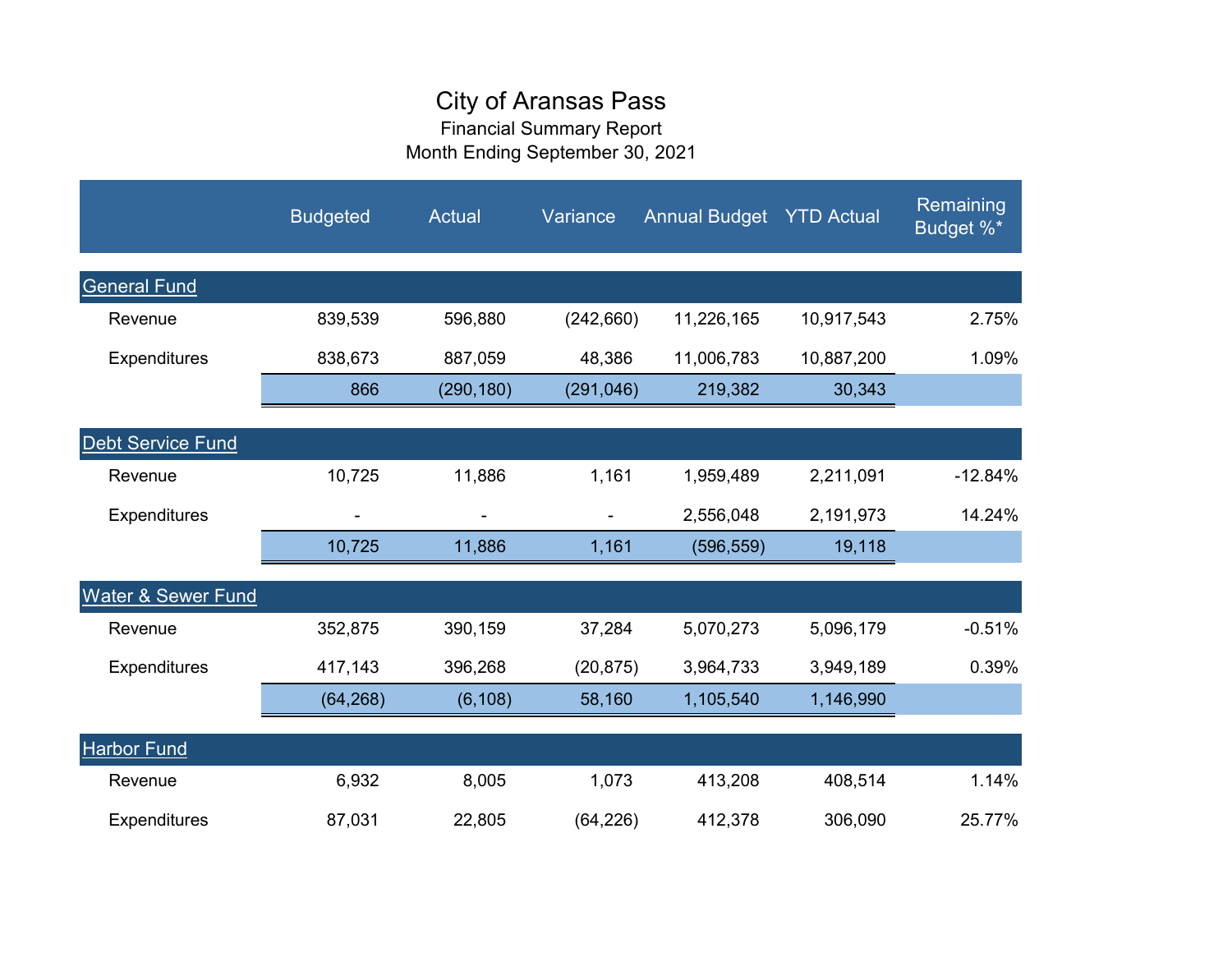|                         | <b>Budgeted</b> | Actual    | Variance   | <b>Annual Budget YTD Actual</b> |            | Remaining<br>Budget %* |
|-------------------------|-----------------|-----------|------------|---------------------------------|------------|------------------------|
|                         | (80,099)        | (14, 800) | 65,299     | 830                             | 102,424    |                        |
| <b>Aquatics Center</b>  |                 |           |            |                                 |            |                        |
| Revenue                 | 181,701         | 165,625   | (16,076)   | 374,279                         | 341,419    | 8.78%                  |
| Expenditures            | 17,264          | 23,662    | 6,398      | 374,279                         | 341,419    | 8.78%                  |
|                         | 164,437         | 141,963   | (22, 474)  |                                 |            |                        |
| <b>Civic Center</b>     |                 |           |            |                                 |            |                        |
| Revenue                 | 252,962         | 216,308   | (36, 654)  | 395,540                         | 279,896    | 29.24%                 |
| Expenditures            | 29,618          | 23,475    | (6, 142)   | 395,537                         | 279,896    | 29.24%                 |
|                         | 223,344         | 192,833   | (30, 511)  | 3                               | (0)        |                        |
| <b>Hotel/Motel Fund</b> |                 |           |            |                                 |            |                        |
| Revenue                 | 83              | 245       | 161        | 201,000                         | 239,396    | $-19.10%$              |
| <b>Expenditures</b>     | 1,850           |           | (1, 850)   | 209,000                         | 204,622    | 2.09%                  |
|                         | (1,767)         | 245       | 2,011      | (8,000)                         | 34,775     |                        |
| Overall                 |                 |           |            |                                 |            |                        |
| Revenue                 | 1,644,818       | 1,389,108 | (255, 710) | 19,639,954                      | 19,494,037 | 0.74%                  |
| Expenditures            | 1,391,579       | 1,353,269 | (38, 309)  | 18,918,758                      | 18,160,388 | 4.01%                  |
|                         | 253,239         | 35,839    | (217, 400) | 721,196                         | 1,333,649  |                        |

\*The remaining budget percent for Revenues should be 0.00% or less to be on track with budgeted revenues.

\*The remaining budget percent for Expenditures should be 0.00% or greater to be on track with budgeted expenditures.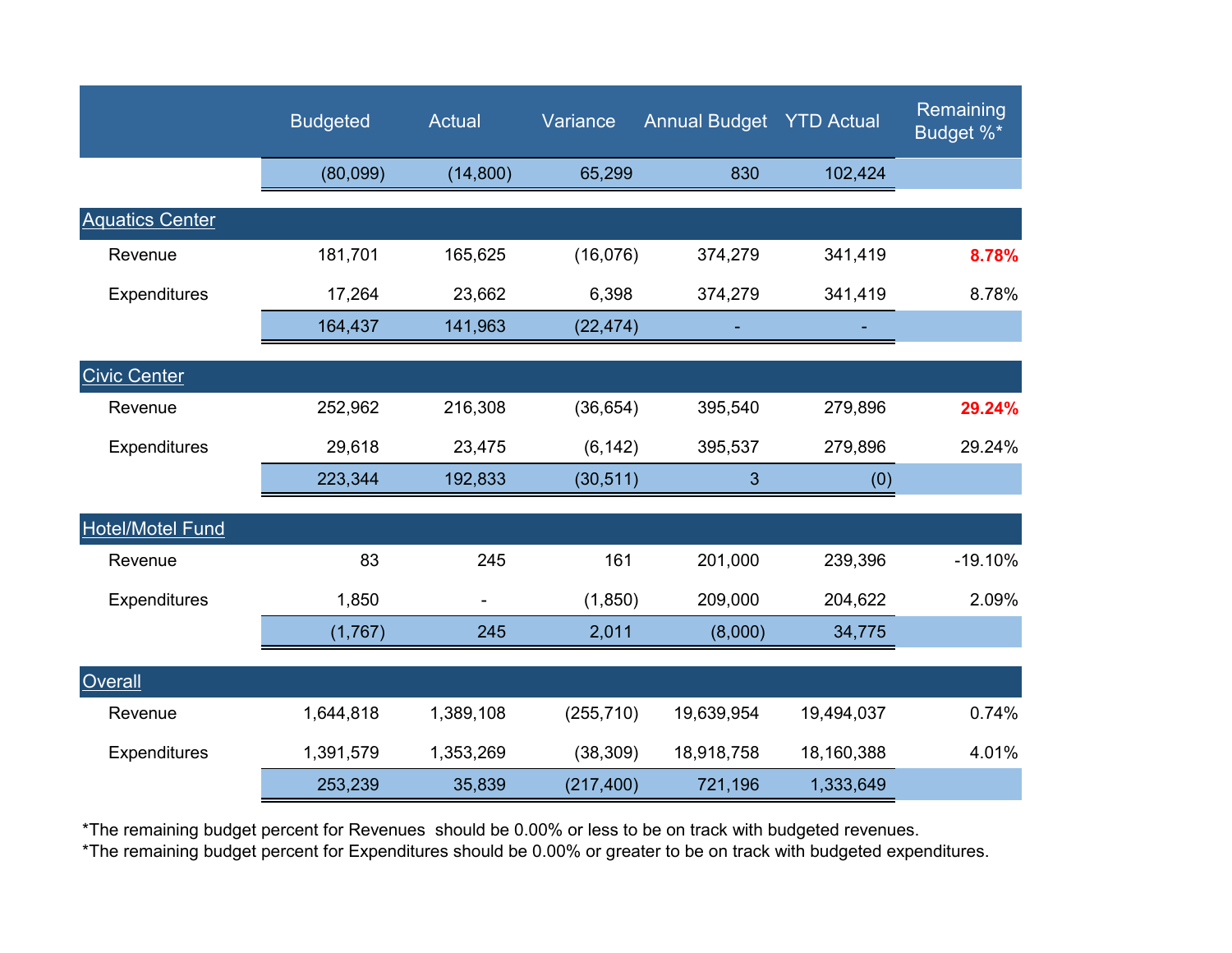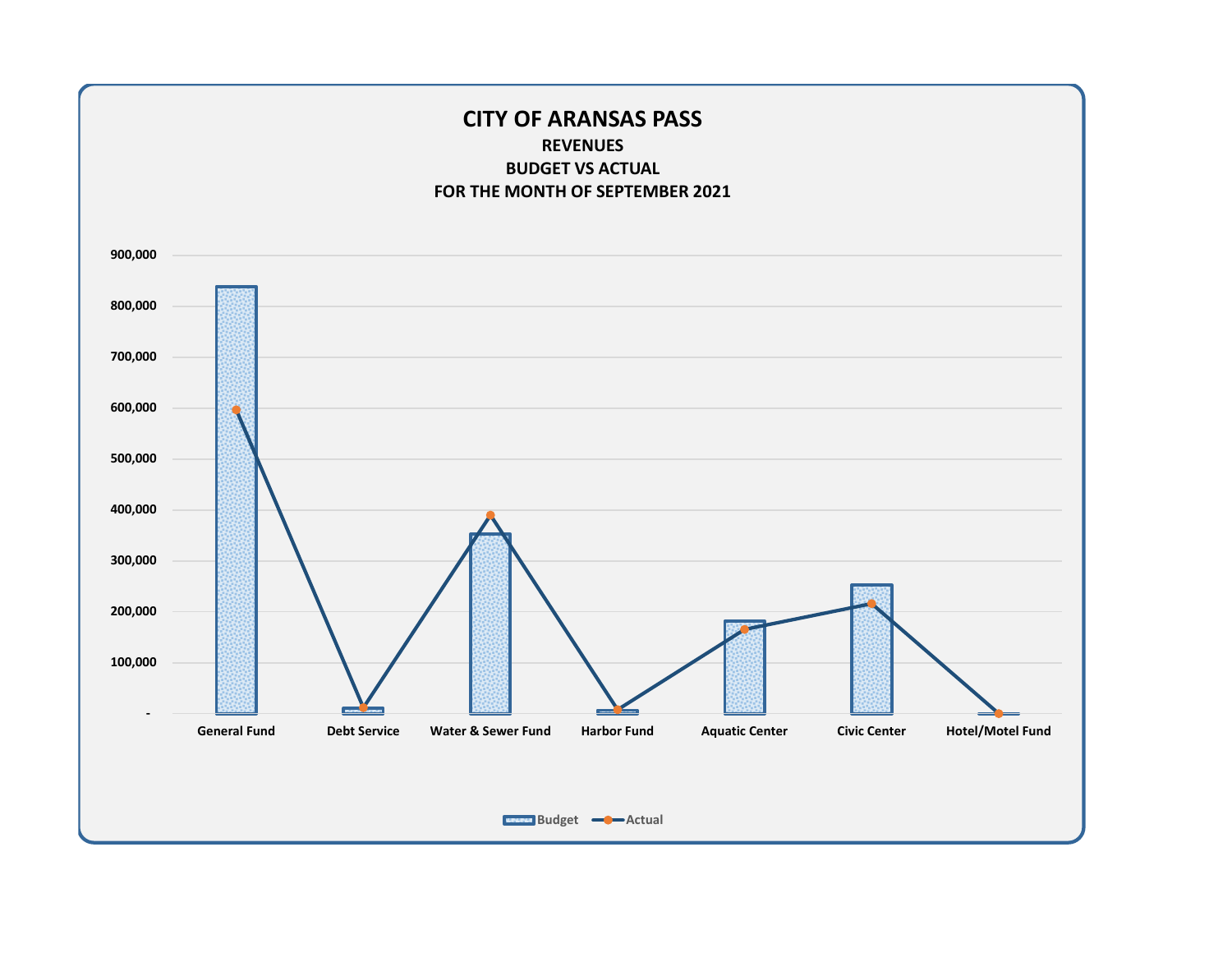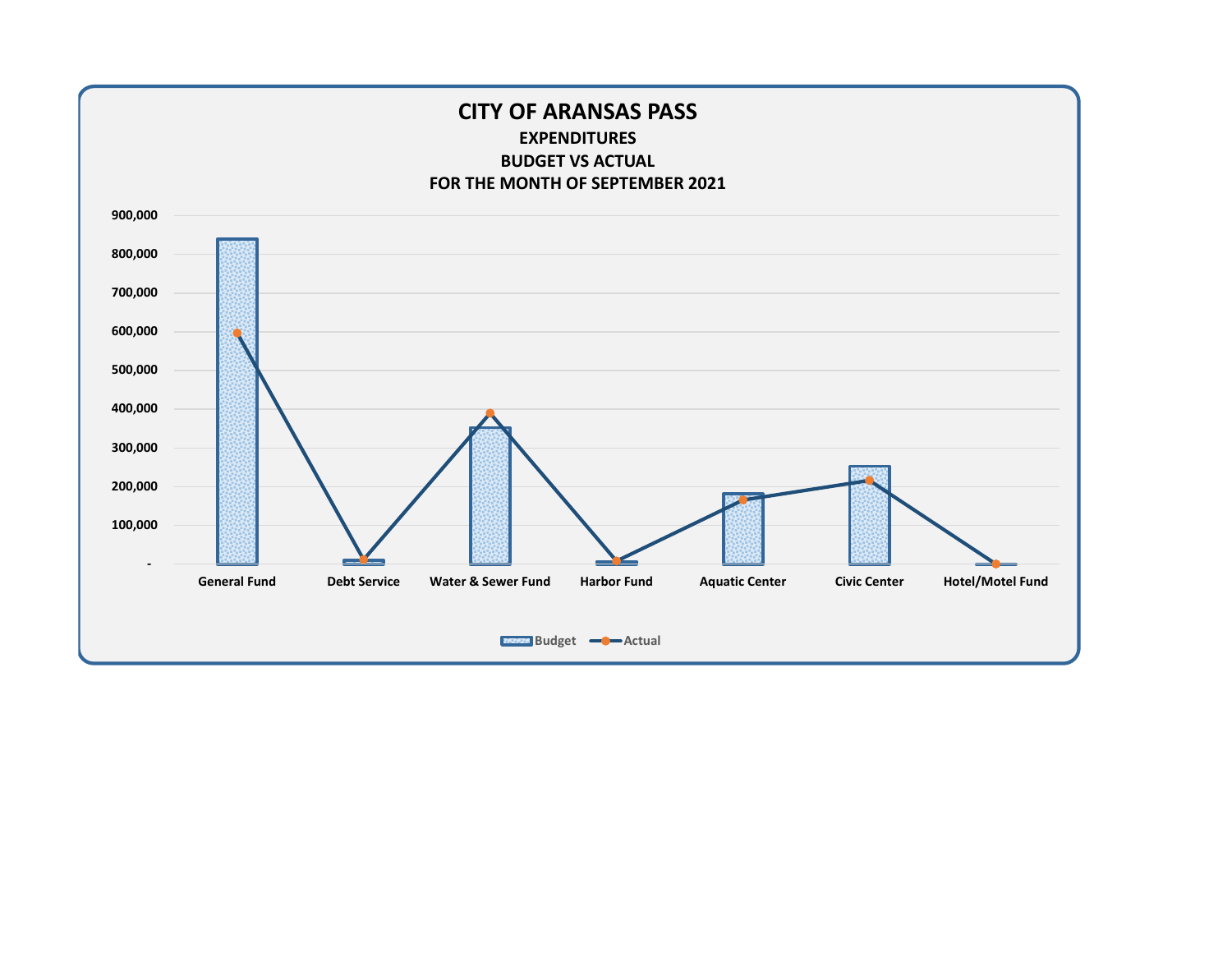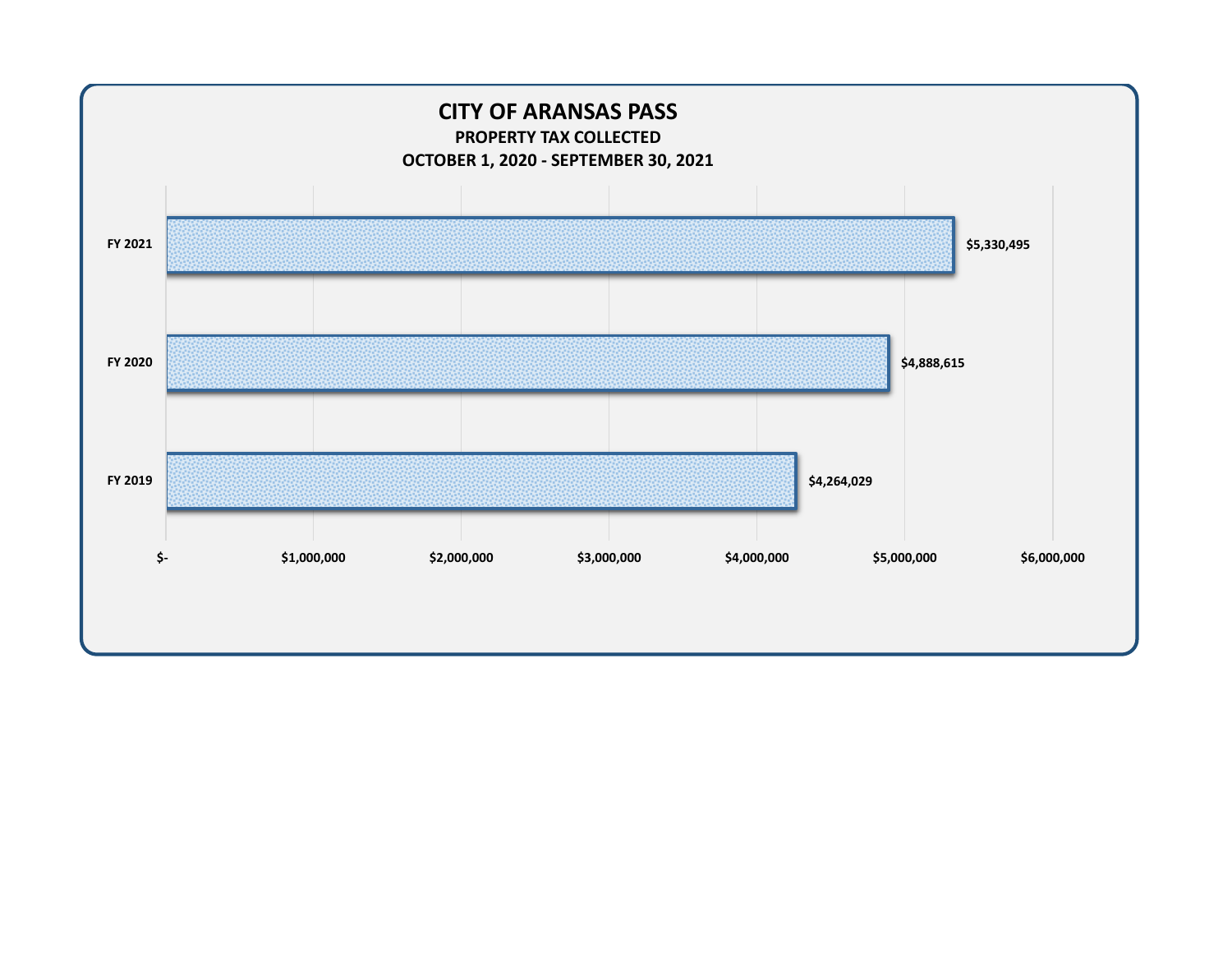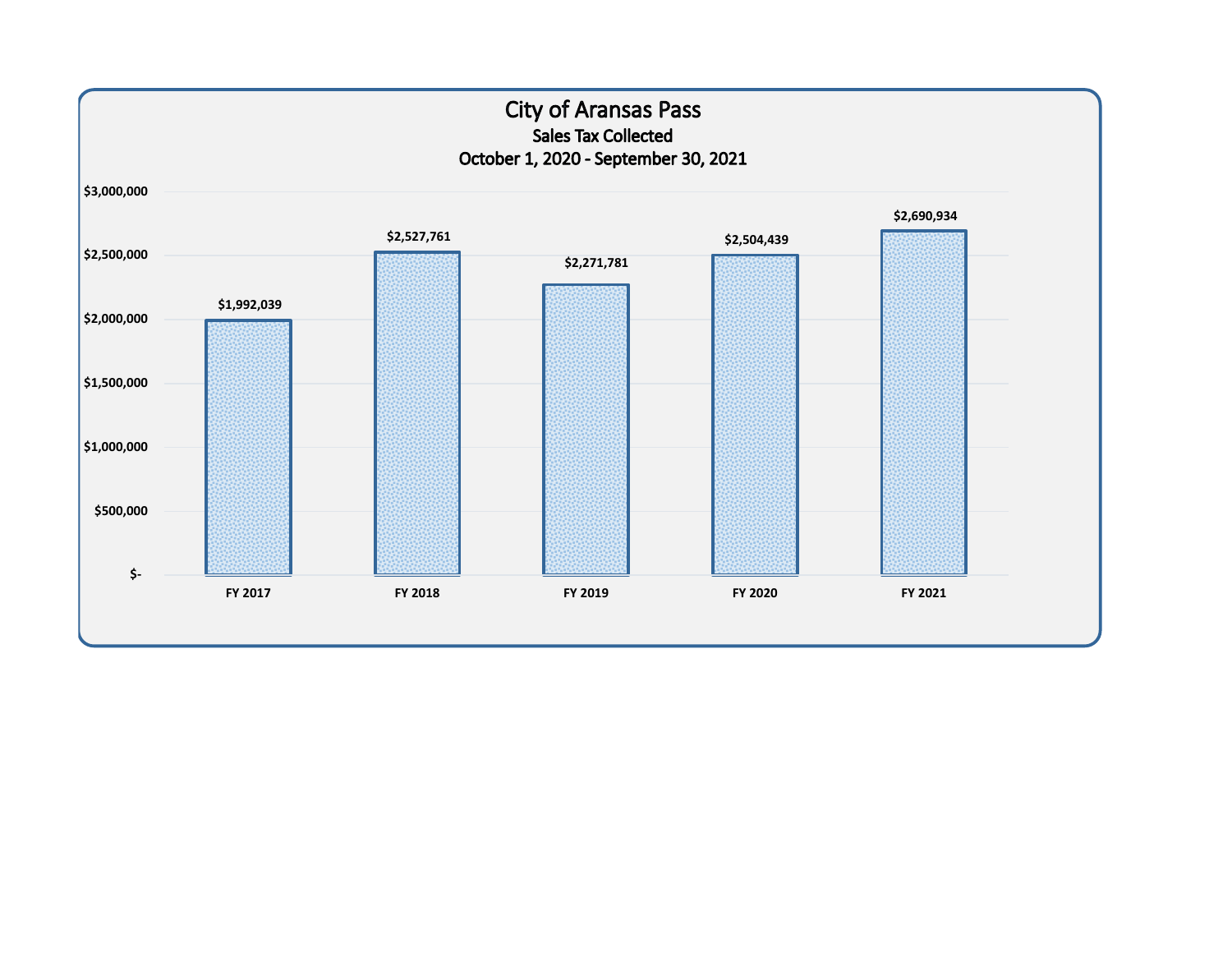